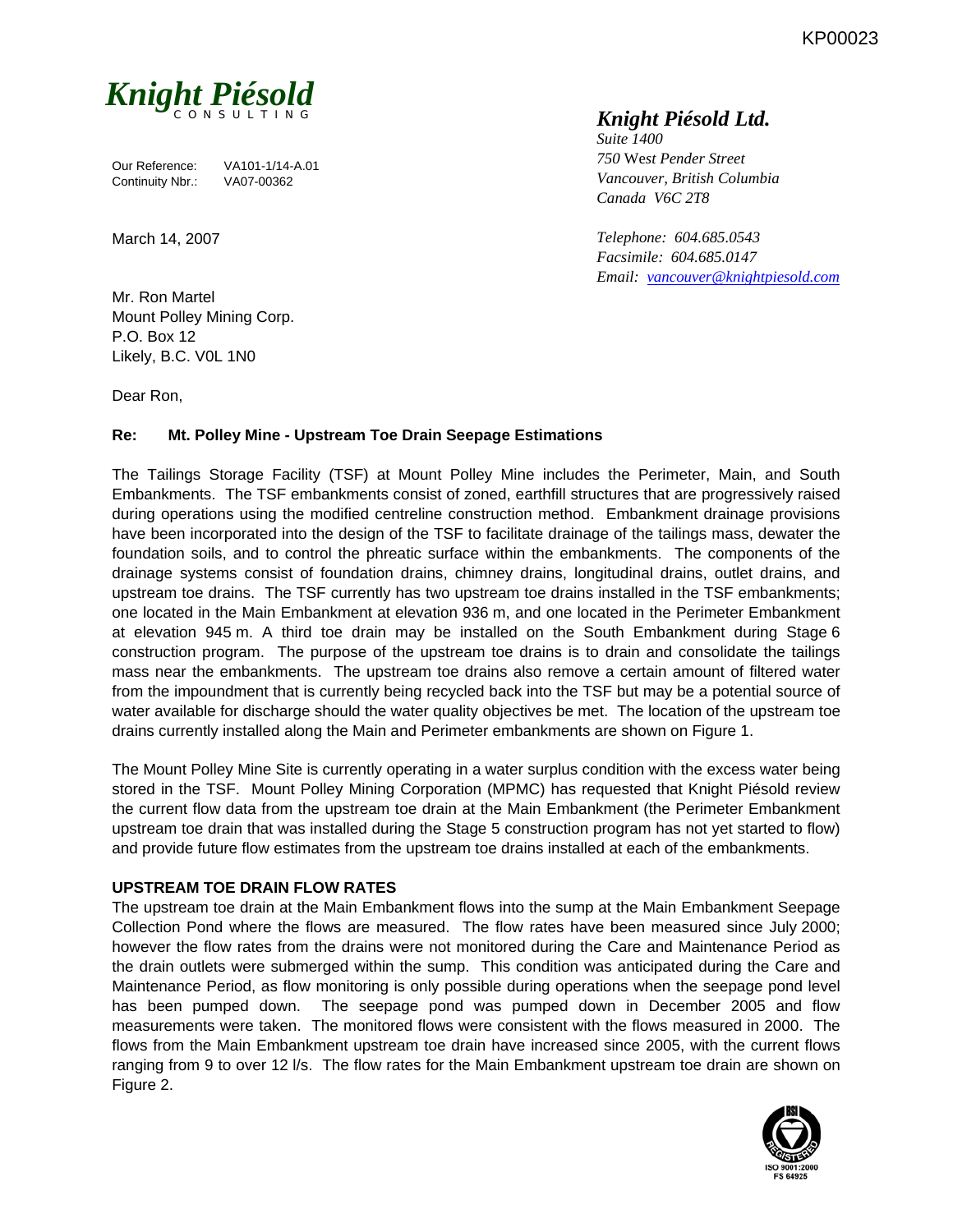

The flow rates were also modelled with the finite element computer program SEEP/W. The results of the modelling indicate that the flow rates for the upstream toe drain at the Main Embankment are impacted by the tailings beach profile along the embankment, the distance the supernatant pond is from the embankment, the location of tailings discharge point or points, and the degree of tailings consolidation above the toe drain. The most significant factors contributing to the flow rates in the upstream toe drain are the size of the tailings beach and the distance of the supernatant pond from the embankment. The tailings beach and pond location for October 31, 2006 are shown on Figure 3.

Stage 4 construction of the TSF embankments included using compact tailings sand as construction material in the upstream Zone U shell zone. This was accomplished by developing sand cells upstream of the core zone and discharging tailings into the cells. The coarse tailings settled out into the sand cells with the finer tailings exiting the cells via culverts installed in the upstream confining berms. This proved to be a successful construction technique for building Zone U but the prolonged discharging of tailings at the Perimeter Embankment resulted in the migration of the supernatant pond towards the Main Embankment, with the pond coming into direct contact with the Main Embankment at certain locations. This has resulted in higher flow rates for the upstream toe drain at the Main Embankment.

MPMC is currently in the process of procuring the HDPE pipe required to expand the tailings discharge pipeline around the entire facility. Evenly discharging the tailings from around the facility optimizes the development of tailings beaches and keeps the supernatant pond clear of the embankments, thereby increasing seepage paths and reducing seepage rates at the upstream toe drains. Beached tailings, when left to drain and consolidate, form the competent foundation needed for the modified centreline construction of embankment raises. The current flow rates from the Main Embankment upstream toe drain are considered to be elevated based on the proximity of the supernatant pond and will likely decrease, possibly by as much as 50%, with the development of a tailings beach in this area.

The estimated upstream toe drain flow rates for the Main, Perimeter, and South Embankments are shown on Figure 4. The flow estimates for the Perimeter and South Embankment upstream toe drains have been based on extrapolating the current measured flows in the Main Embankment upstream toe drain over the differential length of their drains. The figure also shows the estimated upper and lower flow boundaries (+/- 50%) for all three drains. The lower bound value is the conservative flow value and should be the value used in site water balance calculations. The upper bound value is a conservative flow value for the design of the settling ponds and associated pipe works. The lower bound values for the three upstream toe drains are as follows:

- Main Embankment 6 l/s (500 m<sup>3</sup>/day);
- Perimeter Embankment 7 I/s (640 m<sup>3</sup>/day);
- South Embankment 4  $\sqrt{s}$  (360 m<sup>3</sup>/day);
- The total lower bound flow rate assuming all drains in operation is estimated to be: 17 l/s  $(1500 \text{ m}^3/\text{day})$ .

The upper bound values for the three upstream toe drains are as follows:

- Main Embankment 17 I/s (1500 m<sup>3</sup>/day);
- Perimeter Embankment 22 l /s (1920 m<sup>3</sup>/day);
- South Embankment 13 I/s (1080 m<sup>3</sup>/day);
- The total upper bound flow rate assuming all drains in operation is estimated to be: 52 l/s  $(4500 \text{ m}^3/\text{day})$ .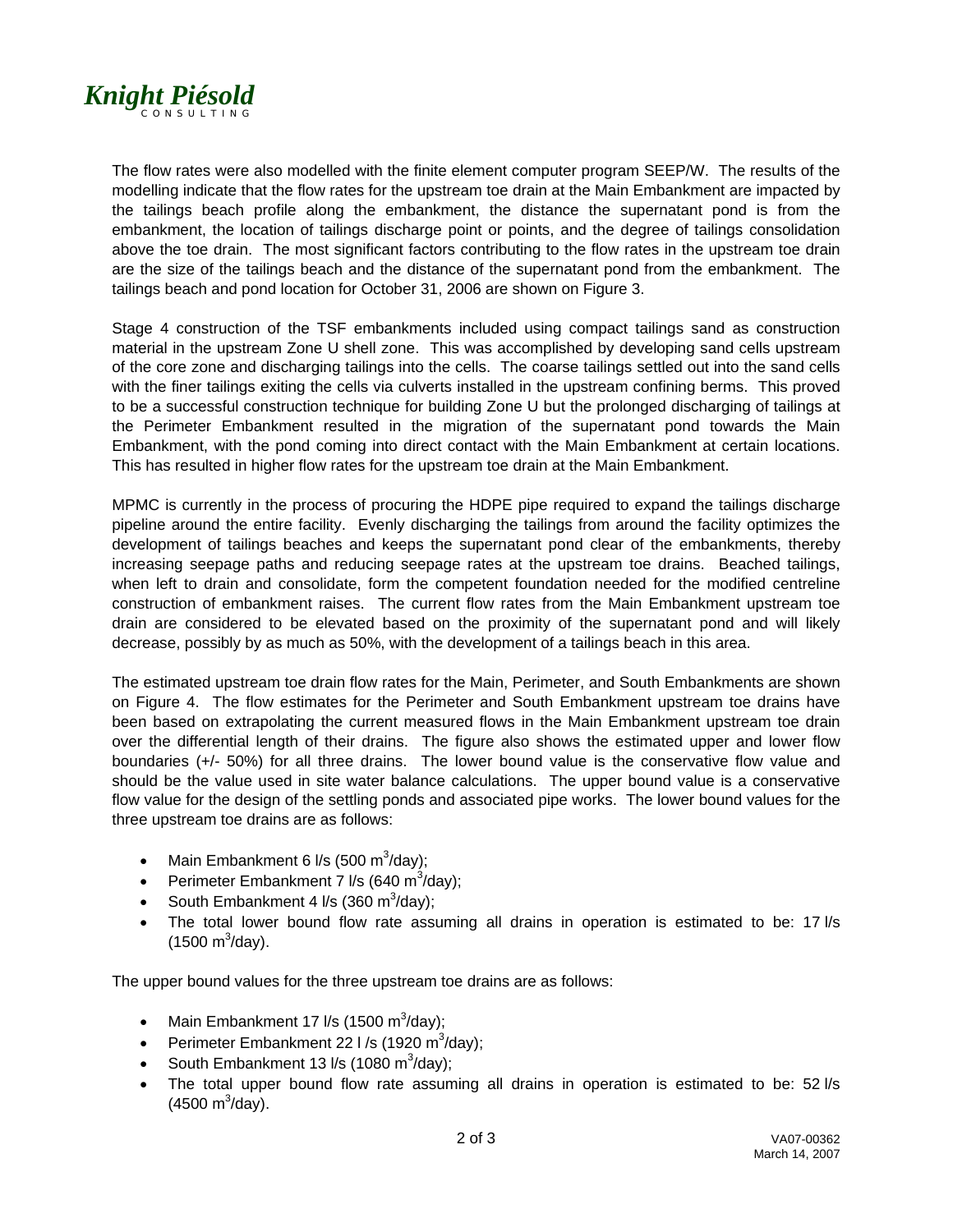

The estimated flow rates from the upstream toe drains assume that all three are in operation and working effectively. The time line for the flow rates also assumes that the flows will appear in the Perimeter Embankment drain in April or May 2007 pending pumping of the Cariboo Pit water and that the upstream toe drain planned for the South Embankment during Stage 6 will be producing water in August 2008.

The upstream toe drain flow rates will vary at each embankment depending on the location of the supernatant pond. However, the overall flow rates from the TSF upstream toe drains are likely to remain fairly constant as increased flow rates resulting from the tailings pond having moved closer to one embankment will likely be offset by the reduction in flow rates from the opposite embankment that the tailings pond has subsequently moved away from.

It is important to reiterate that the main purpose of the upstream toe drains is to drain and consolidate the tailings mass near the embankments, not to remove large quantities of water from the TSF. It is therefore very important to continue measuring the flow rates from the upstream toe drains at regular intervals, along with the location of the supernatant pond, to determine whether the flow rates are significant enough or if other sources of water for discharge need to be considered.

We trust that the estimated flow rates from the upstream toe drains meets your current needs for updating the site water balance and sizing the settling ponds and associated pipe works. Please feel free to contact us if you have any questions.

Yours truly,

**KNIGHT PIESOLD LTD.** 

**Eric Coffin Staff Engineer** 

| ∥             |  |
|---------------|--|
|               |  |
| $\mathscr{L}$ |  |
|               |  |

Ken Brouwer, P.Eng. **Managing Director** 

| Enci: | Figure 1 Rev 0 | Upstream Toe Drain Locations                  |  |  |  |  |  |
|-------|----------------|-----------------------------------------------|--|--|--|--|--|
|       | Figure 2 Rev 0 | Main Embankment Upstream Toe Drain Flows      |  |  |  |  |  |
|       | Figure 3 Rev 0 | Tailings Beach Profile                        |  |  |  |  |  |
|       | Figure 4 Rev 0 | Long Term Upstream Toe Drain Flow Estimations |  |  |  |  |  |

 $Iec$ 

 $\sim$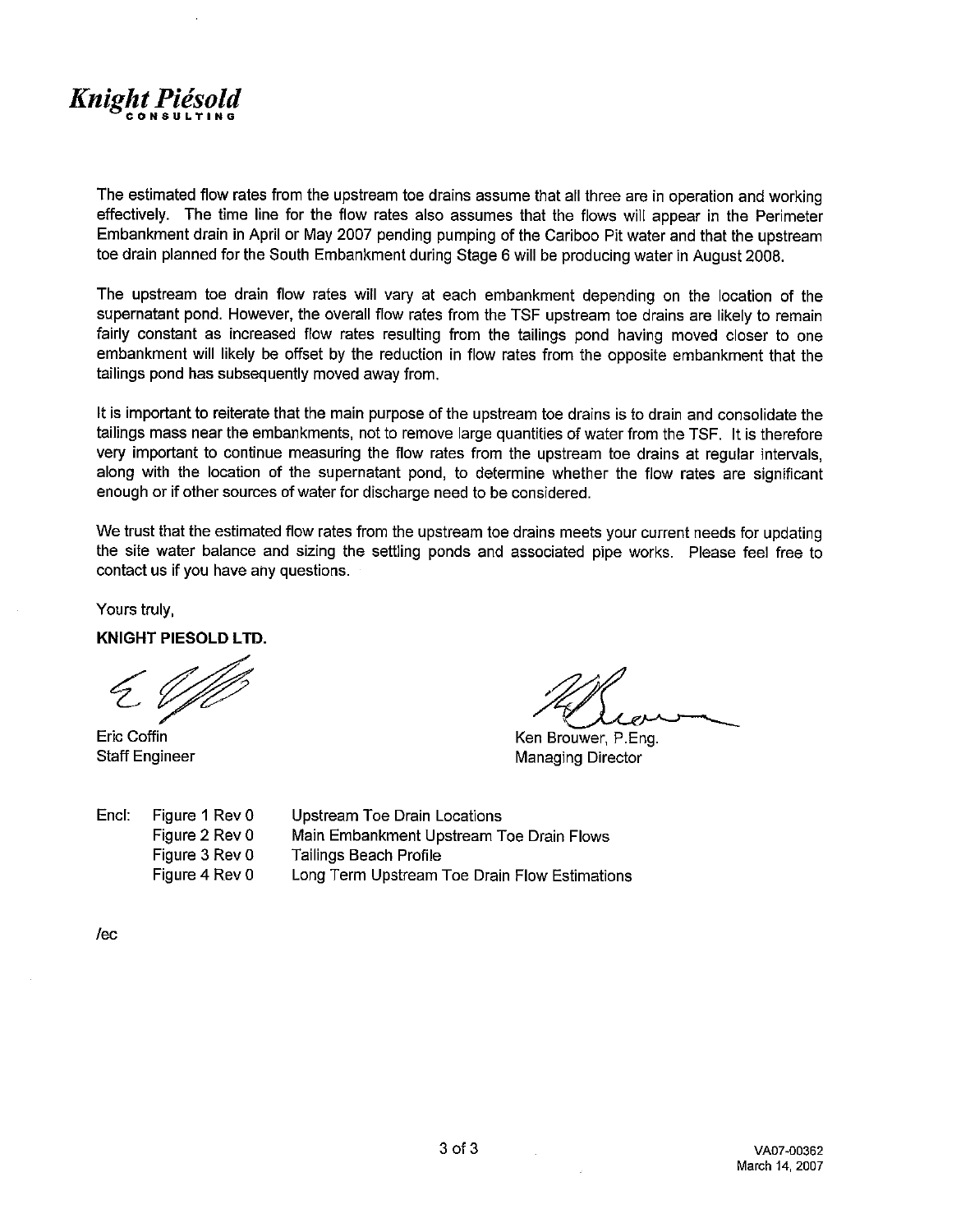

|       |                                                                           |    |                       |  |     |                               |                        |                |     |                        |           | Plot 1=1(PS) Mar 14 2007 sc                           |
|-------|---------------------------------------------------------------------------|----|-----------------------|--|-----|-------------------------------|------------------------|----------------|-----|------------------------|-----------|-------------------------------------------------------|
|       |                                                                           |    |                       |  |     |                               |                        |                |     |                        |           |                                                       |
| sting |                                                                           |    |                       |  |     |                               |                        |                |     |                        |           |                                                       |
|       |                                                                           |    |                       |  |     |                               |                        |                |     |                        |           |                                                       |
|       |                                                                           |    |                       |  |     |                               |                        |                |     |                        |           |                                                       |
|       |                                                                           |    |                       |  |     |                               |                        |                |     |                        |           |                                                       |
|       |                                                                           |    |                       |  |     |                               |                        |                |     |                        |           | CAD FILE: M:\1\01\00001\14\A\Acod\Figs\B02.dwg 1=7500 |
|       |                                                                           | 50 | 0                     |  | 50  | 100                           | 150                    |                | 200 | 250 m                  |           |                                                       |
|       | Scale                                                                     |    |                       |  |     |                               |                        |                |     |                        |           | VANCOUVER B.C.                                        |
|       |                                                                           |    |                       |  |     | MOUNT POLLEY MINE CORPORATION |                        | <b>MINE</b>    |     |                        |           |                                                       |
|       | MOUNT POLLEY<br>TAILINGS STORAGE FACILITY<br>UPSTREAM TOE DRAIN LOCATIONS |    |                       |  |     |                               |                        |                |     |                        |           |                                                       |
|       |                                                                           |    |                       |  |     |                               | PROJECT/ASSIGNMENT NO. | $VA101 - 1/14$ |     | REF. NO.<br>VA07-00362 |           |                                                       |
|       |                                                                           |    | <b>Knight Piésold</b> |  | UL. | TINO                          |                        | <b>FIGURE</b>  |     | 1                      | REV.<br>0 |                                                       |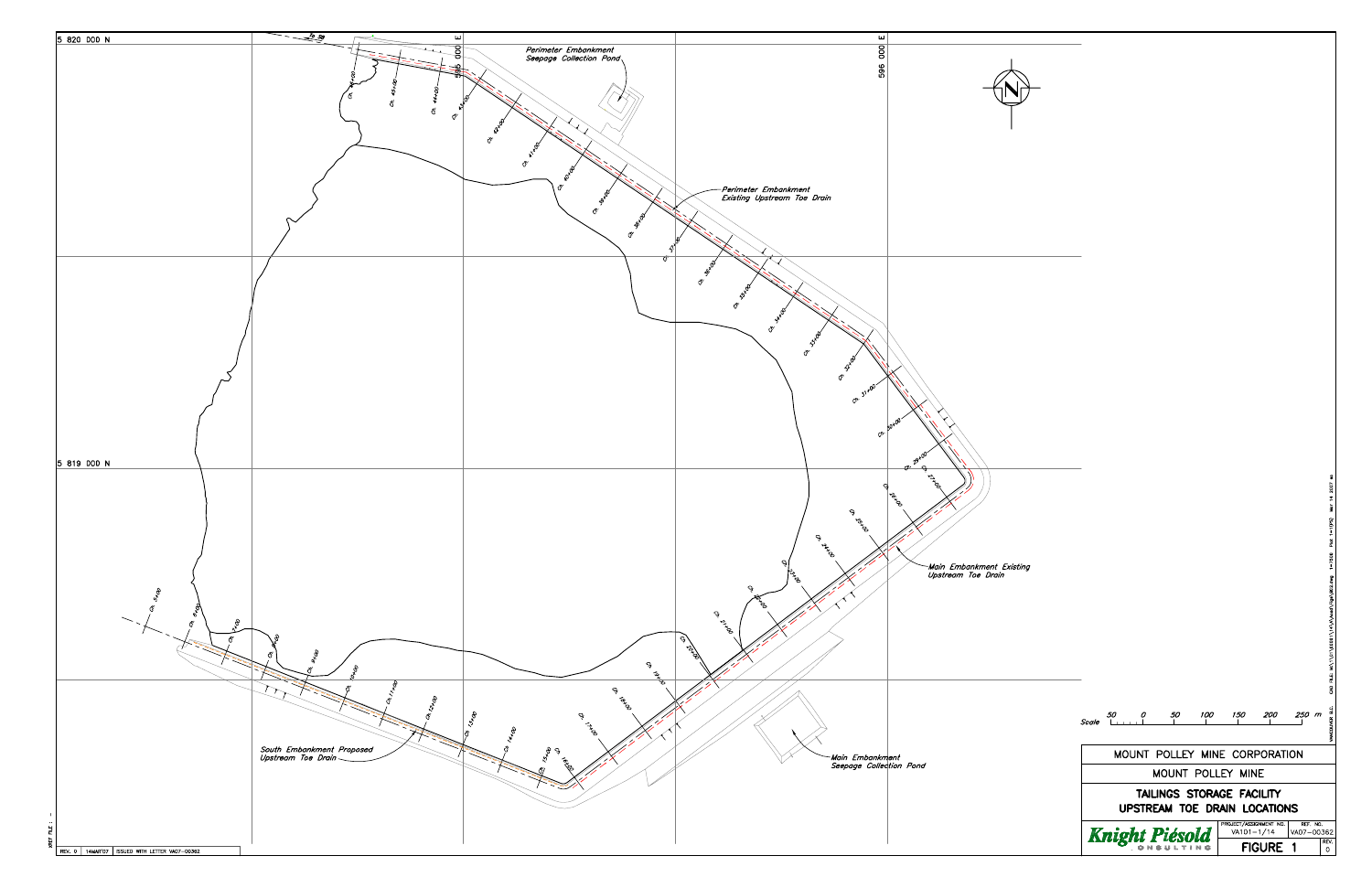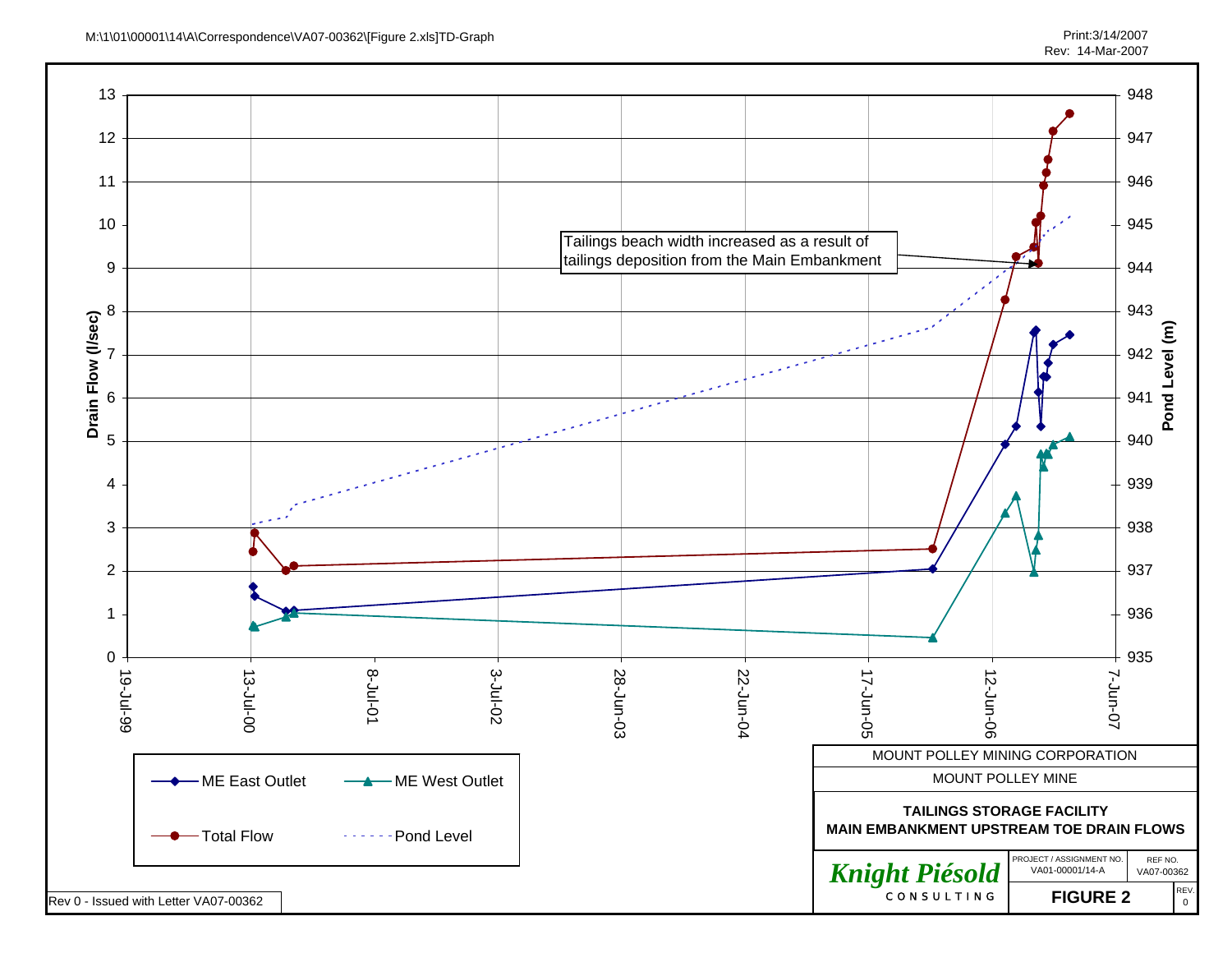M:\1\01\00001\14\A\Correspondence\VA07-00362\[Figure 3.xls]Beach Profile Print: 3/14/2007